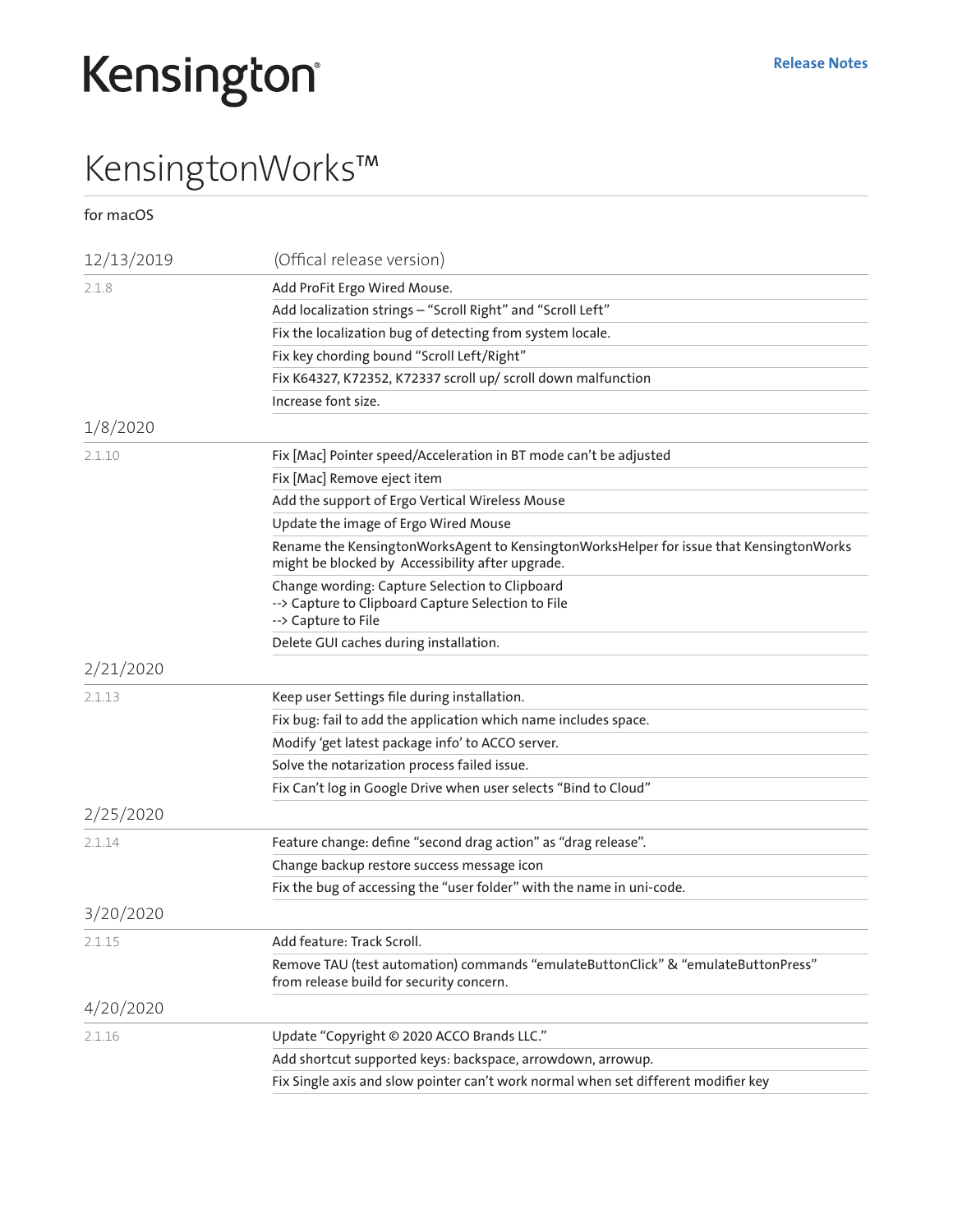| 5/14/2020  |                                                                                                                                                                                               |
|------------|-----------------------------------------------------------------------------------------------------------------------------------------------------------------------------------------------|
| 2.1.17     | Add "macOS Security & Privacy setting" guider to indicate user do following steps:                                                                                                            |
|            | a. Allow KensingtonWorks in Security & Privacy.                                                                                                                                               |
|            | b. Check KensingtonWorks in Input Monitoring.                                                                                                                                                 |
|            | c. Check KensingtonWorks in Accessibility.                                                                                                                                                    |
|            | Implement localization of the guider.                                                                                                                                                         |
|            | Fix incorrect wording on traditional Chinese language environment and Japanese language<br>environment by updating translation json files.                                                    |
| 6/5/2020   |                                                                                                                                                                                               |
| 2.1.18     | Add navigation feature - Auto Scroll.                                                                                                                                                         |
|            | i. Click button to enable "Auto Scroll";                                                                                                                                                      |
|            | ii. Click any button to disable "Auto Scroll";                                                                                                                                                |
|            | iii. Two scroll directions: horizontal and vertical.                                                                                                                                          |
|            | iv. Moving trackball to start "Auto Scroll" for 15 seconds<br>(count down from the end of the moving of the trackball);                                                                       |
|            | v. During auto scrolling, "slightly/shortly" moving the trackball to change the direction<br>will hold auto scroll:                                                                           |
|            | vi. During auto scrolling, normal moving the trackball to change the direction will change<br>the direction of Auto scroll;                                                                   |
|            | vii. Limitation: for application specific setting for "Auto Scroll", "Track Scroll" can't be<br>disabled by switch to another application until some button of the trackball is clicked.      |
|            | Change UI flow:                                                                                                                                                                               |
|            | i. When launch KensingtonWorks, go to the trackball configure page directly if only single<br>trackball is connected.                                                                         |
|            | ii. Go to the trackball configure page when a new trackball is plugged in.                                                                                                                    |
| 9/15/2020  |                                                                                                                                                                                               |
| 2.1.19     | 1. 233 Add Orbit Fusion Trackball support                                                                                                                                                     |
|            | Fix "Media control shortcut" bug of ver.2.1.18                                                                                                                                                |
| 10/31/2020 |                                                                                                                                                                                               |
| 2.2.2      | 1. Improve the button event handling algorithm.                                                                                                                                               |
|            | 2. Fix issue Navigation "HOME" "PAGE UP" malfunctioned                                                                                                                                        |
|            | 3. Fix issue Left key and right key can't be released after pressing simultaneously                                                                                                           |
|            | 4. Fix issue It takes two clicks to get the Left Drag to stick                                                                                                                                |
|            | 5. Fix issue A combination of simultaneously pressed left and right trackball keys. Normally this<br>simulates a middle mouse click, but it's often interpreted as a drag and drop operation. |
|            | 6. Fix issue Redefine the behavior of Double / Triple click to be the same as the one of TrackballWorks.                                                                                      |
|            | 7. Dual driver support (add new DriverKit driver):                                                                                                                                            |
|            | a. IOKit driver for macOS 10.15.3 and below                                                                                                                                                   |
|            | b. DriverKit driver for macOS 10.15.4 and above                                                                                                                                               |
|            | 8. Installer will install the required driver according to the OS version.                                                                                                                    |
|            | 9. After installation, when the OS is upgraded from 10.15.3(and below) to 11.0 (or above),<br>DriverKit driver will replace IOKit driver automatically                                        |
| 11/10/2020 |                                                                                                                                                                                               |
| 2.2.3      | Bug fixed from 2.2.2. KensingtonWorks could not detect mice/trackballs when user upgraded<br>KensingtonWorks to 2.2.2 (10.15.7)                                                               |
| 12/18/2020 |                                                                                                                                                                                               |
| 2.2.5      | 1. Add Left-Handed Ergo Wireless Mouse support.                                                                                                                                               |
|            | 2. Fix the bug that in critical timming of button debouncing period, a button up event may be missed.                                                                                         |
|            | 3. Fix the bug that, SlimBlade can't issue button click before log on macOS.                                                                                                                  |
|            |                                                                                                                                                                                               |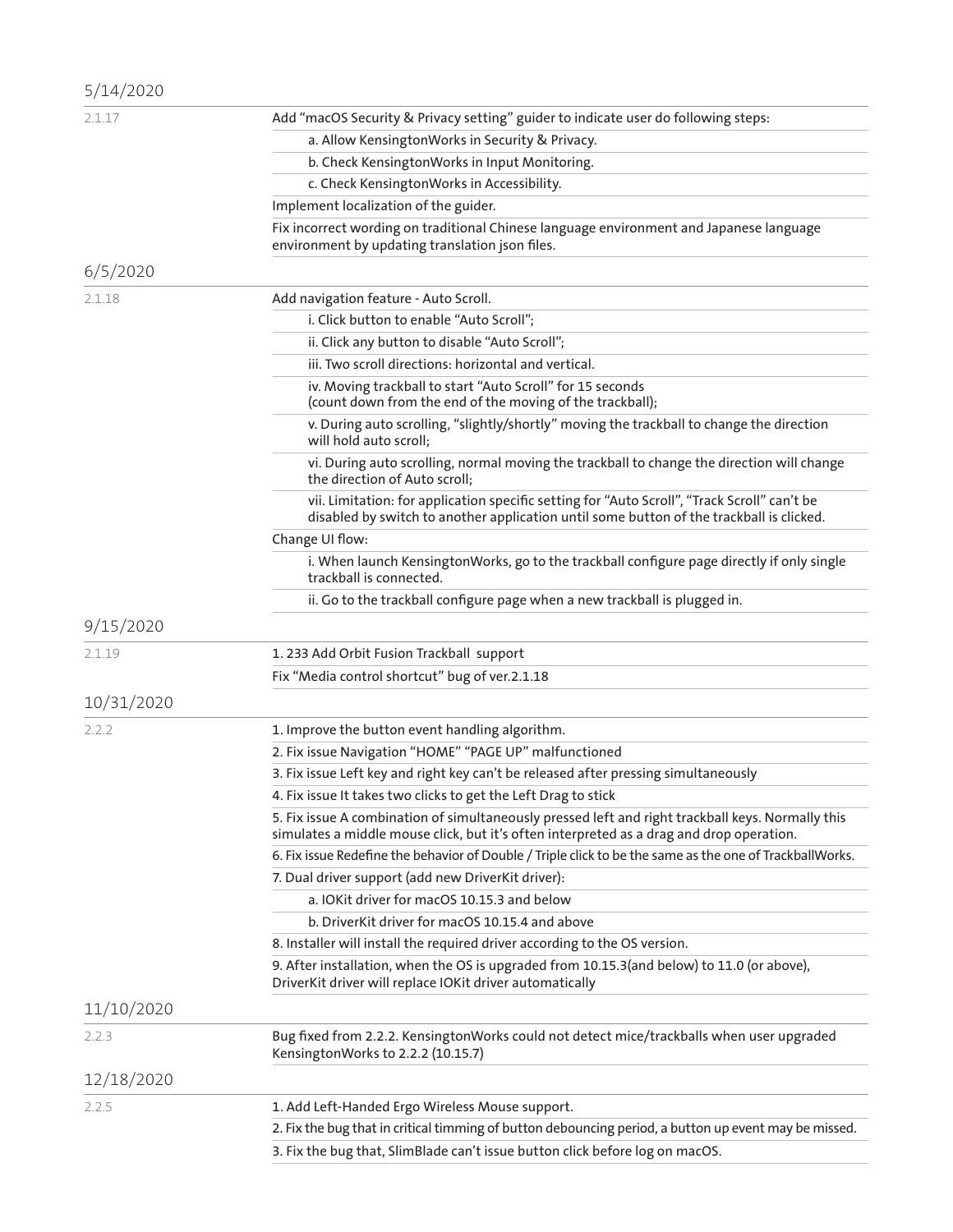| 1/20/2021  |                                                                                                                                                    |
|------------|----------------------------------------------------------------------------------------------------------------------------------------------------|
| 2.2.6      | 1. Fixed double click issues for Apple M1 MacBook.                                                                                                 |
|            | 2. Enhanced the click response time of the driver to accept fast click and fast double click.                                                      |
| 2/2/2021   |                                                                                                                                                    |
| 2.2.7      | 1. Now supports the Pro Fit® Ergo Vertical Wired Trackball                                                                                         |
|            | 2. Replaced the communication method of 'http server' by 'shared memory' for security concerns.                                                    |
|            | 3. Supports the "Tilt" button repeat feature.                                                                                                      |
|            | 4. Fixed an in-app upgrade issue.                                                                                                                  |
|            | 5. Reminds users to allow KensingtonWorks in Security settings during the re-install process.                                                      |
| 3/3/2021   |                                                                                                                                                    |
| 2.2.8      | Fixed bug: When saving button settings for a specific application, buttons were showing blank.                                                     |
|            |                                                                                                                                                    |
| 4/30/2021  |                                                                                                                                                    |
| 2.2.10     | 1. [Apple M1 only] Fix Auto Scroll mal-function.                                                                                                   |
|            | 2. [Apple M1 only] Fix left button stuck issue which allows users to swap left and right buttons<br>and assign combination keys.                   |
|            | 3. [Apple IOKit only] After scrolling, left click with function as a double click.                                                                 |
| 7/20/2021  |                                                                                                                                                    |
| 2.2.11     | 3 chording functions to understand:                                                                                                                |
|            | 1. If the chording function is not activated, the individual buttons will work as normal.                                                          |
|            | 2. The function assigned to the chording will continue until the combo keys are both released.                                                     |
|            | 3. Functions of the assigned chording keys will continue even when the user presses another<br>key or when utilizing another feature on the mouse. |
| 9/7/2021   |                                                                                                                                                    |
| 2.2.13     | New device added- "Orbit® Wireless Trackball with Scroll Ring".                                                                                    |
|            | Change macOS switch to Windows to Command+Shift+'~' (Switch windows in the same app).                                                              |
|            | Fixed bug: on macOS Big Sur, left/right direction (and assigned functions) were swapped.                                                           |
| 9/27/2021  |                                                                                                                                                    |
| 2.3.1      | 1. New features - Video Conferencing                                                                                                               |
|            | a. Shortcut keys for Teams/Zoom meetings.                                                                                                          |
|            | Supported shortcut list - Teams for macOS                                                                                                          |
|            | • Mute/ Unmute                                                                                                                                     |
|            | • Camera On/ Camera Off                                                                                                                            |
|            | • Share Content/ Stop Sharing                                                                                                                      |
|            | • Answer Call                                                                                                                                      |
|            | • Decline Call                                                                                                                                     |
|            | • End Meeting                                                                                                                                      |
|            | Supported shortcut list - Zoom for macOS                                                                                                           |
|            | • Mute/ Unmute                                                                                                                                     |
|            | • Camera On/ Camera Off                                                                                                                            |
|            | • Share Content/ Stop Sharing                                                                                                                      |
|            | b. Screen capture - Saves to files                                                                                                                 |
|            | 2. Bug fixed: On macOS, left/right drag could not be released by the drag function assigned.                                                       |
| 11/18/2021 |                                                                                                                                                    |
| 2.3.2      | Bug fixed: With macOS 11 installed, the Wireless Ergo Keyboard was unavailable.                                                                    |